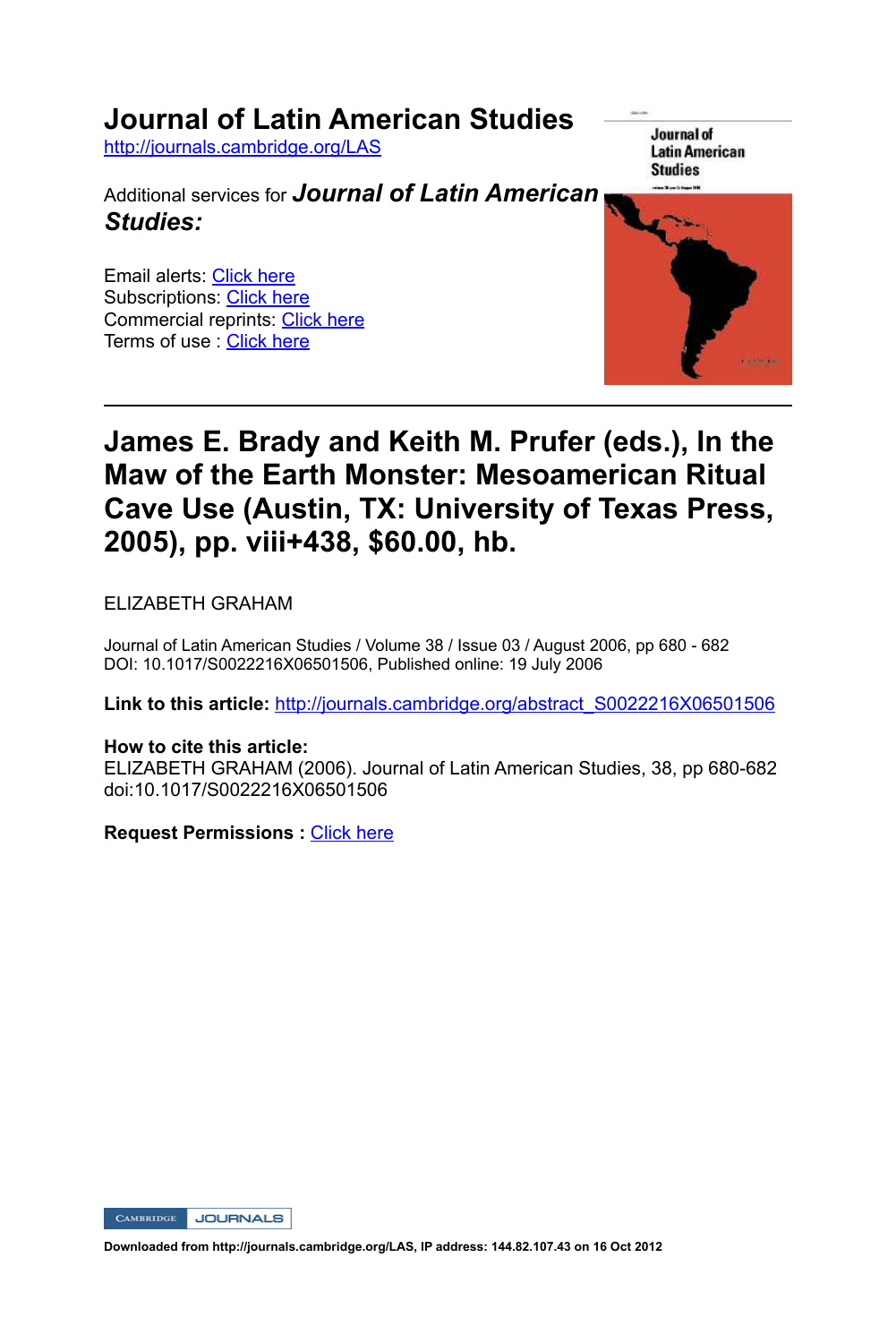680 Reviews

J. Lat. Amer. Stud. 38 (2006). doi:10.1017/S0022216X06501506

James E. Brady and Keith M. Prufer (eds.), In the Maw of the Earth Monster: Mesoamerican Ritual Cave Use (Austin, TX: University of Texas Press, 2005), pp.  $viii + 438$ , \$60.00, hb.

This volume on Mesoamerican ritual cave use is a significant achievement on the editors' part and a major contribution to cave research. It is also a landmark in research on religion, ritual and worldview in Maya studies as a whole. Following Brady and Prufer's introduction, in which theoretical approaches to cave research are summarised and evaluated, Heyden reviews the use of caves in the Valley of Mexico by exploring both early colonial documents and modern ethnography. Still in Mexico, Sandstrom examines earth symbolism and cave rituals of the contemporary Nahua of northern Veracruz. Aguilar and colleagues report on the result of the excavation of a series of caves located at the edge of the site of Acatzingo Viejo in Puebla. The six caves are artificially constructed, and the fact that there were originally seven ties Acatzingo Viejo to the concept of Chicomoztoc, the cave from which humans emerged in Aztec myth.

Much less is known about caves in Oaxaca. Fitzsimmons reports on the excavation of a cave in the Sierra Mazateca, where the artefact inventory shows close ties with cave artefacts from the Maya area. Rincon reports on cave sites in the northern Mixteca Alta, where ancient ritual cave use is associated with a rich cultural tradition of considerable time depth.

Vogt and Stuart combine ethnographic and epigraphic data to show how modern ritual and ancient glyphic evidence taken together reveal continuity in the meaning and use of caves in Maya traditions of Highland Chiapas. Prufer draws on archaeological data from sites and caves in the Maya Mountains of Belize, as well as on

**JOURNALS** 

<http://journals.cambridge.org> Downloaded: 16 Oct 2012 IP address: 144.82.107.43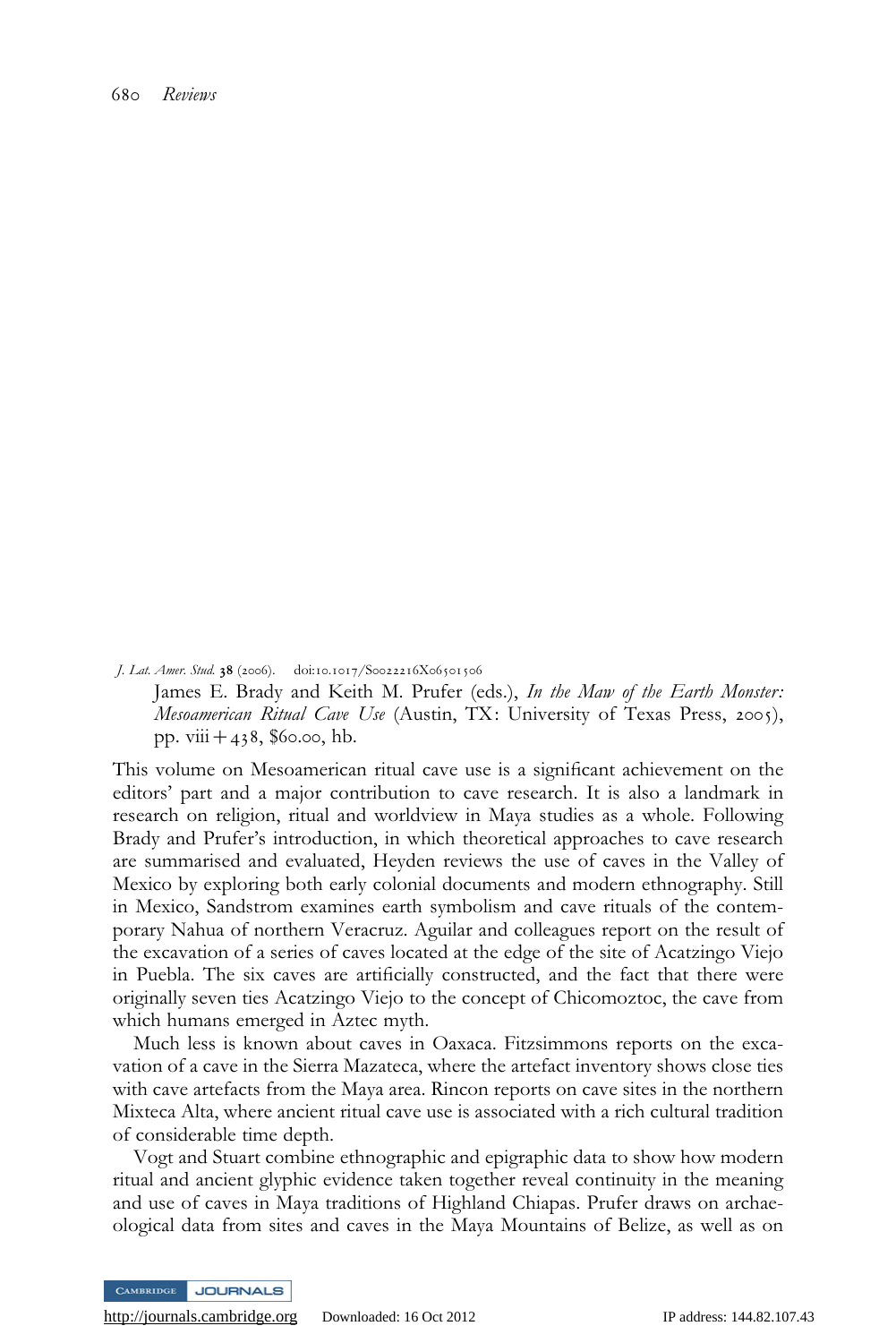cross-cultural data, to discuss the role of ritual specialists and caves in Maya society. Awe and colleagues report on three caves in western Belize that contain standing megalithic monuments. Stone discusses more broadly the ordering of spaces in caves as a critical element in structuring ritual activities. She calls attention to the vertical as well as horizontal ordering of space, and she discusses the cognitive models which motivated the placement of artefacts in caves as well the problems inherent in verifying such models. Returning to Belize, Moyes analyses the spatial patterning of artefacts in the main chamber of a cave in western Belize. In comparing results to models of use of ritual space, she found a parallel in spatial models of foundation rites. This enabled her to propose that linear scatters of artefacts represent ritual pathways, and that some artefacts functioned as ritual boundary markers.

Turning to ethnography, Adams and Brady discuss modern Q'eqchi' Maya cave pilgrimages. Their study emphasises that Maya sacred geography was regional in scope, so that individual sites gained importance as parts of a complex whole. This calls into question the practice of investigating single caves as independent entities. Their chapter also highlights the importance of gendered space in cave ritual. Ethnographically, the non-Christianised Lacandon of Chiapas have been the source of a great deal of information, except in the case of cave use. Colas seeks to correct this imbalance by translating an article by Jaroslaw Petryshyn on a Lacandon religious ritual held in a cave.

Rissolo's investigation of patterns of ancient Maya ritual cave use in the Yalahau region of northern Quintana Roo follows Adams and Brady's approach by employing a regional or landscape approach. He looked beyond a single cave to 'a range of natural and cultural features both within caves and across the landscape' in order to detect patterns, one of which is that the presence of water in a cave is critical to the cave's ritual significance. Archaeological data are further explored by Brown, who focuses on Mayapan and emphasises through a number of examples the important connection between settlements and their cenotes or wells in northern Yucatán. Although many scholars have connected cave rituals in northern Yucatán to rain-bringing, Brown provides evidence that caves are associated with lineages and veneration of ancestors (p. 387).

Prufer and Brady offer concluding comments and neatly summarise the significance of the book's contributions, not least of which is that the research is empirically grounded. The book is also enriched by the fact that data and approaches to interpretation are drawn from a number of disciplines. What does not emerge from the volume is a sense that caves subsume a specific set of meanings. Instead, caves seem to be many things: constructive and life-giving; destructive and dangerous to life; associated with rain and water; associated with agriculture and the earth; places of mythical origin; liminal places between the natural and supernatural world; portals; and/or places where the spirit world of ancestors can be accessed. Prufer and Brady state that the most important new direction in cave research represented by their edited volume is the 'emerging recognition of the importance of Earth as a sacred and animate entity in indigenous cosmology', and that David Stuart's decipherment of the ch'een glyph as 'cave' confirms such an importance. This is interesting, because after reading the book, this thought did not occur to me. In fact, the new data seem to complicate such an interpretation and suggest instead that our concept of 'earth ' is not paralleled in Maya cosmology and worldview. Another feature of the volume that left me cold was the reliance of several authors